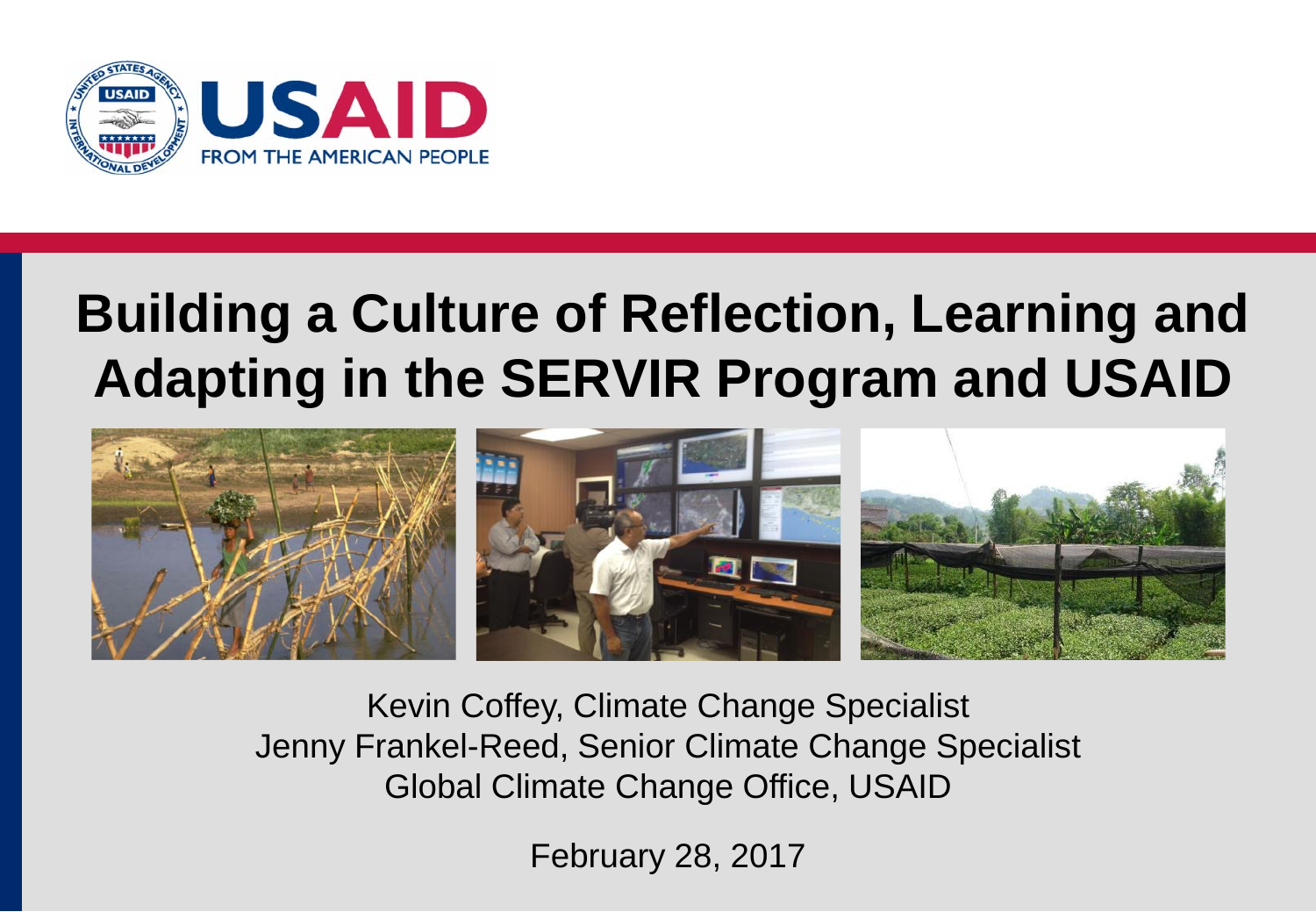### **Outline**

- The black hole
- Good ideas
- Capturing lessons learned: a Toolkit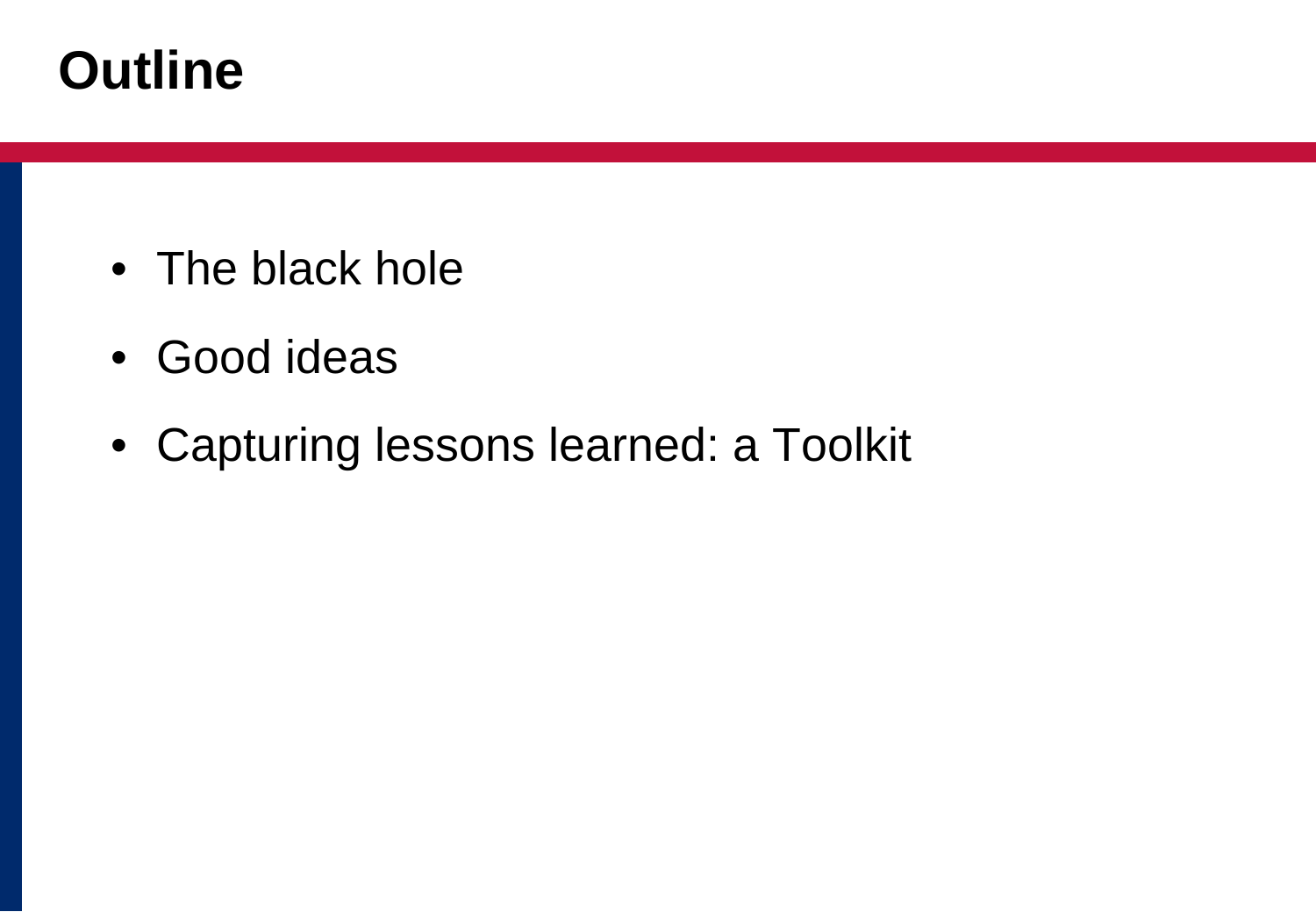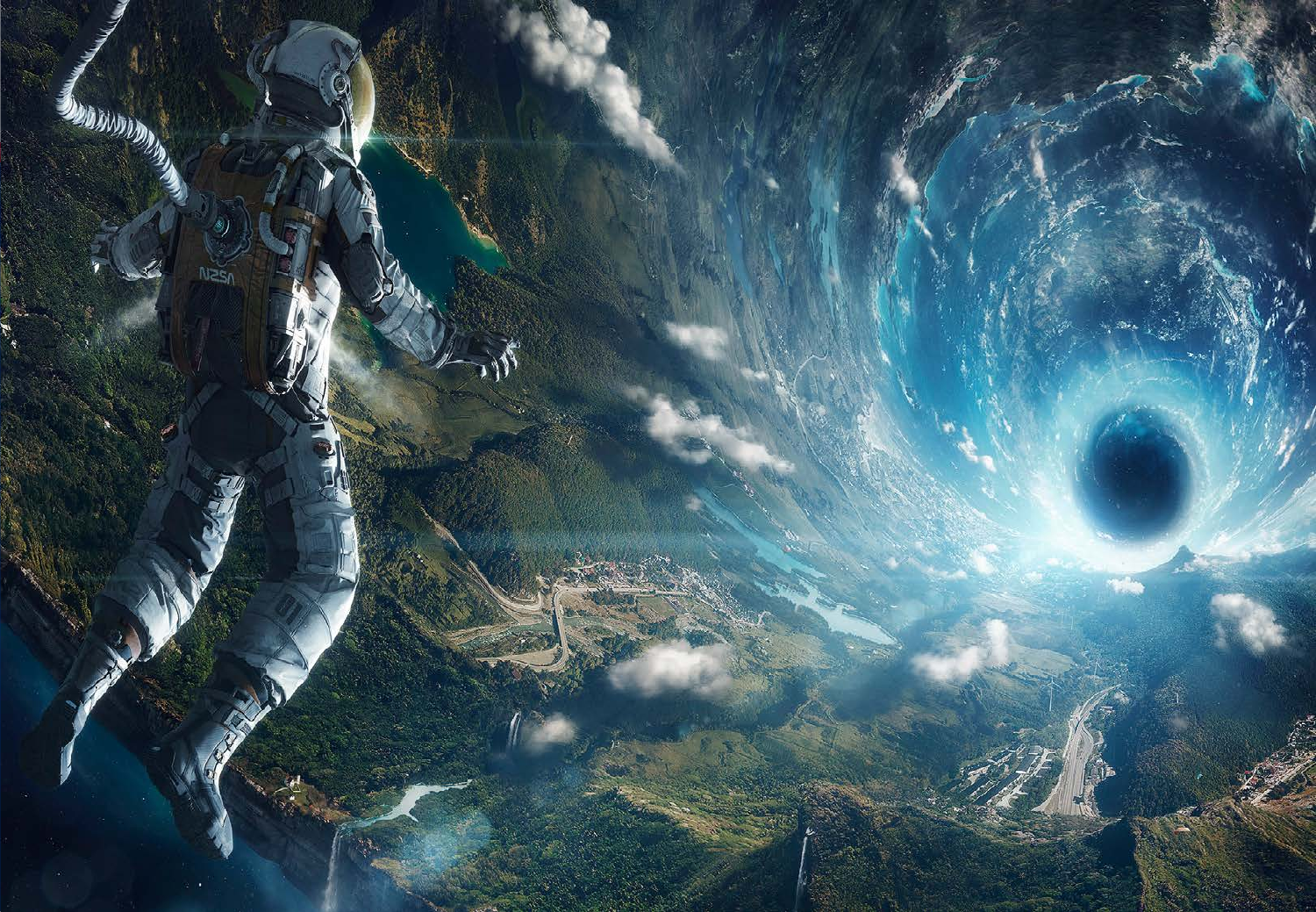## **Good ideas …**

#### **Bangladesh**

- Radar altimetry to increase flood early warning lead time
- Assumption moving to an 8 day warning will help people
- But:
	- Five years needed for validation before authorities are comfortable using the system
	- Weaknesses with dissemination if the forecast improves, people still won't get it
	- Non-governmental users were interested in taking action on an experimental forecast, but weren't included in the project
- How have we adjusted:
	- Investing more in validation
	- Working with Red Crescent to inform early action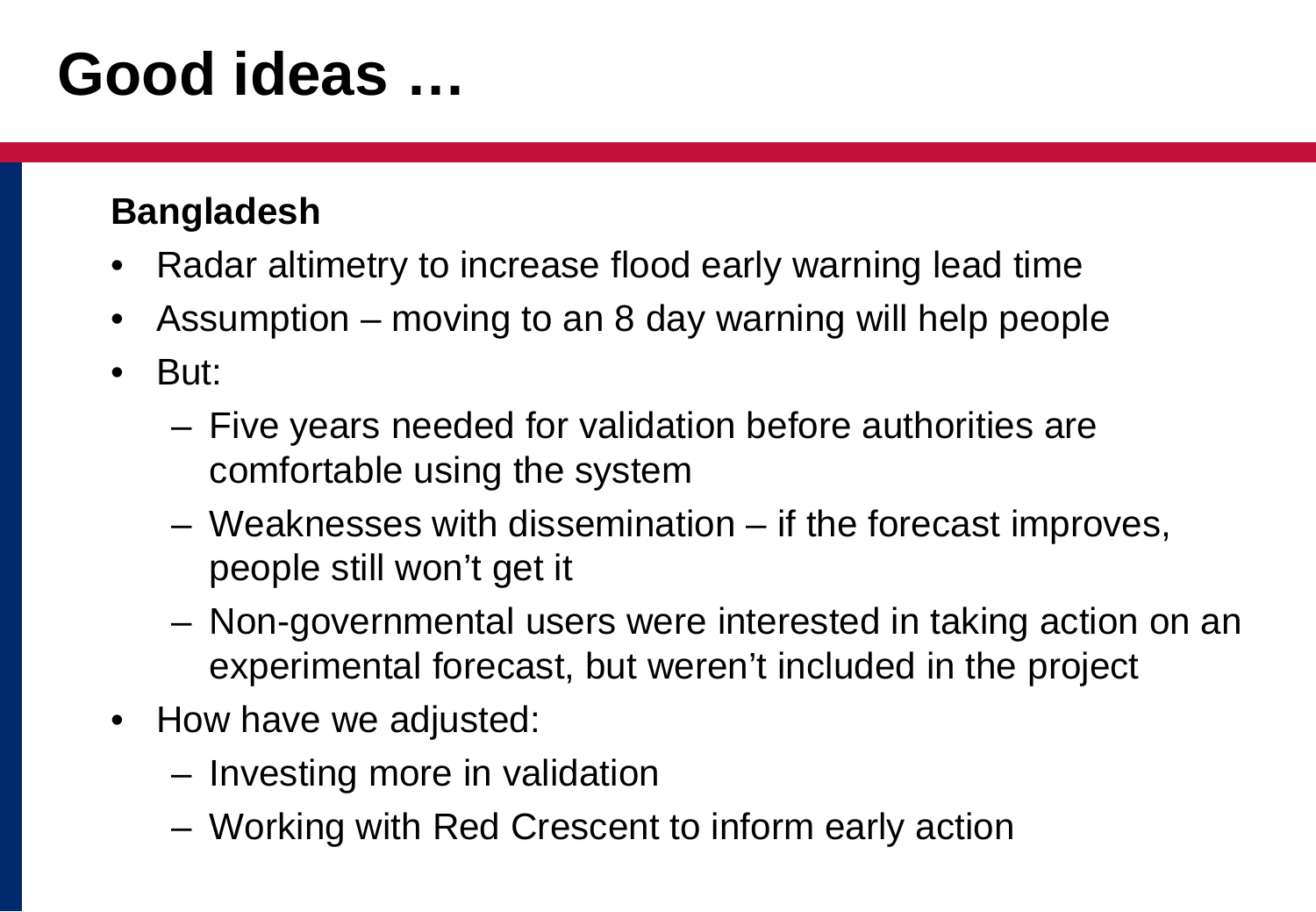## **Good ideas …**

#### **Nepal**

- Fire monitoring and alerts using MODIS hotspot and forest dept data to send SMS and email alerts to district forest managers
- Assumption quicker, more targeted alerts will improve fire management
- But:
	- Many forests are managed by communities, not forest dept
	- People may not have equipment to respond or can't access remote fires
- How we have adjusted:
	- Including community forest groups
	- Shifting to fire data analysis, seasonal forecasts, and proactive forest management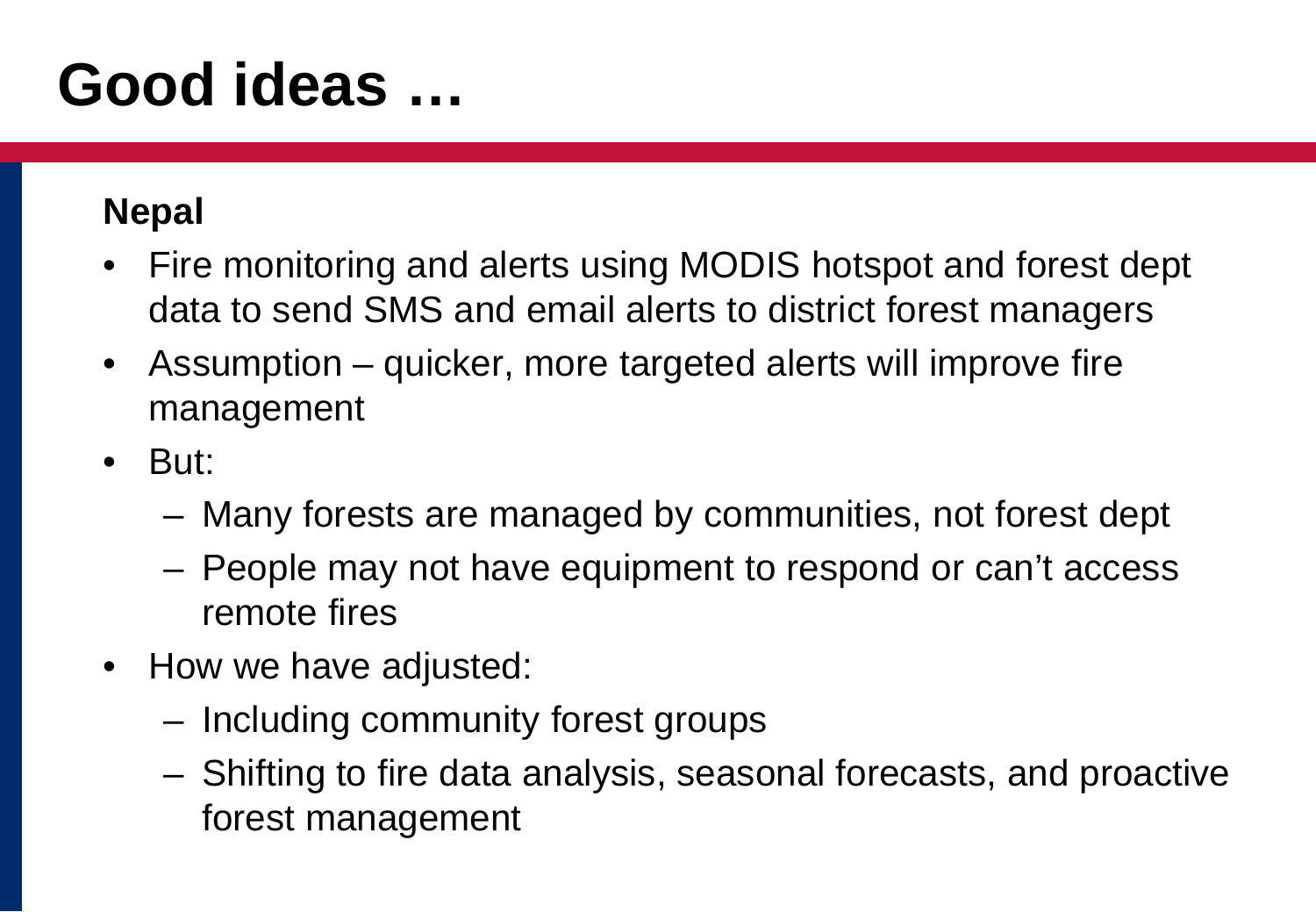### **"Service planning toolkit" for better design, QA/QC**

- **1. Consultation guidance**: To understand the landscape, coordinate more effectively, engage broader set of stakeholders
- **2. Problem and Chain/Network identification**: Understanding information chains/networks so services are fully integrated
- **3. Stakeholder Mapping**: Identifying multiple partners and looking for new/stronger opportunities and connections
- **4. Theories of Change**: Being transparent about assumptions and identifying support and capacity needed "along the chain"
- **5. Service and Product Definition Documents:** Improving technical clarity and forming multidisciplinary teams
- **6. M&E**: Setting baselines and measures of success from the outset so we can measure our results